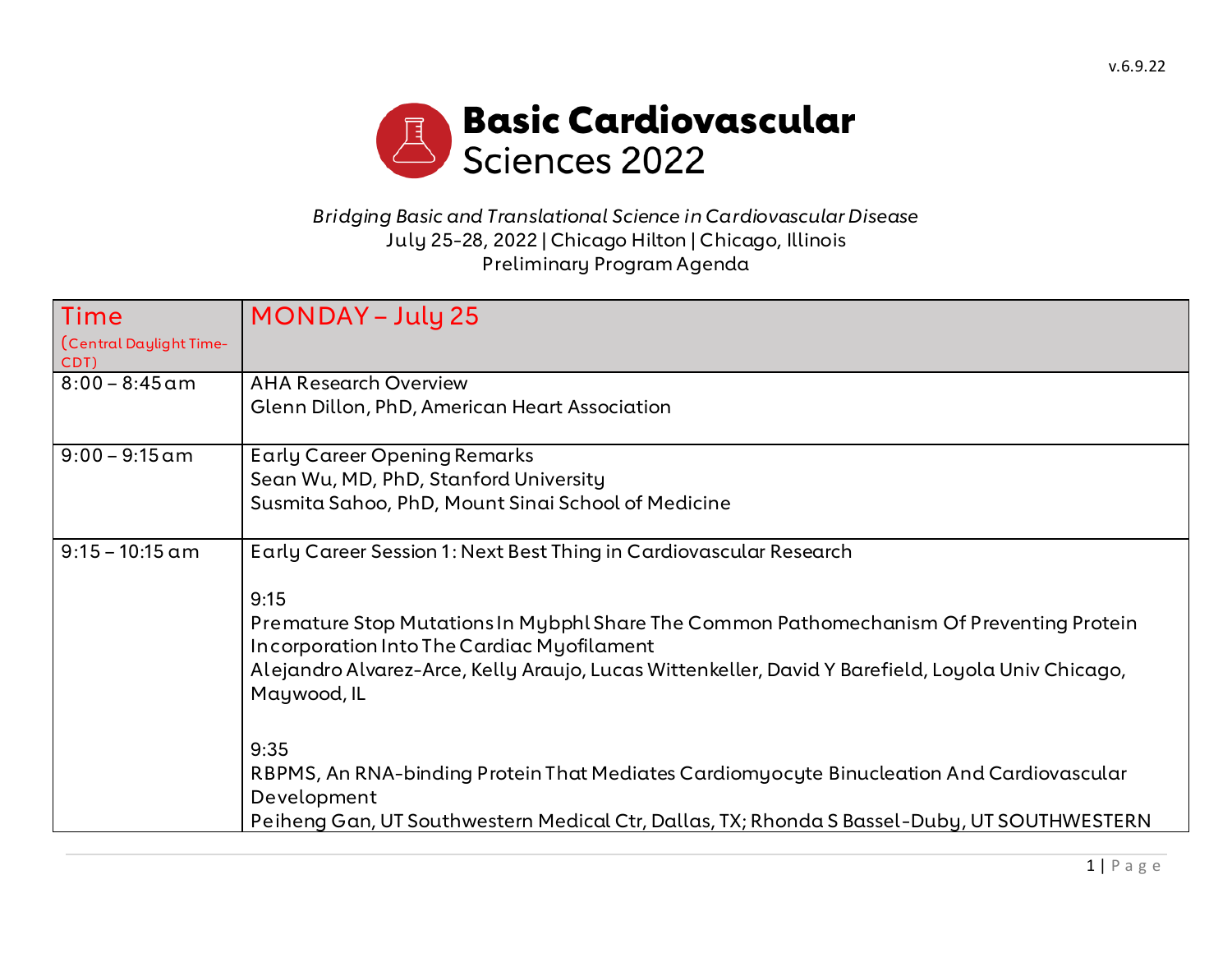|                    | MEDICAL CENTER, Plano, TX; Ning Liu, UT Southwestern Medical Ctr, Dallas, TX; Eric N Olson, UNIV        |
|--------------------|---------------------------------------------------------------------------------------------------------|
|                    | TEXAS SOUTHWESTERN MED CTR, Dallas, TX                                                                  |
|                    |                                                                                                         |
|                    | 9:55                                                                                                    |
|                    | A Novel Nuclear Role For REDD1 In Cardiac Insulin Sensitivity And Resistance                            |
|                    | Mason Wheeler, Fralin Biomedical Res Inst at Virginia Tech, Roanoke, VA; jessica Ibetti, Walter J Koch, |
|                    | TEMPLE UNIVERSITY SCHOOL MEDIC, Philadelphia, PA; Jessica M Pfleger, Virginia Tech Carilion,            |
|                    | Philadelphia, PA                                                                                        |
| $10:15 - 10:45$ am | <b>Break/Exhibits</b>                                                                                   |
| $10:45 - 11:45$ am | Early Career Session 2: Next Best Thing in Cardiovascular Research                                      |
|                    |                                                                                                         |
|                    | 10:45                                                                                                   |
|                    | Mitochondrial Microdomain Disruption Results In Sinus Node Dysfunction In Heart Failure                 |
|                    | Lu Ren, Stanford Univ, Palo Alto, CA; Raghavender Reddy Gopireddy, UC Davis, Davis, CA; Guy             |
|                    | Perkins, UCSD, San Diego, CA; Valeriy Timofeyev, Yankun Lyu, Daphne A Diloretto, James Overton,         |
|                    | Wilson Xu, Nathan Grainger, Elena N Dedkova, Xiao-Dong Zhang, UC Davis, Davis, CA; Ebenezer             |
|                    | Yamoah, Univ of Nevada, Reno, Reno, NV; Manuel F Navedo, Nipavan Chiamvimonvat, Phung N Thai,           |
|                    | UC Davis, Davis, CA                                                                                     |
|                    |                                                                                                         |
|                    | 11:05                                                                                                   |
|                    | A Mouse Model Carrying The R502W Mutation In Cardiac Myosin Binding Protein C (cMyBP-C) Leads           |
|                    | To Hypertrophic Myocardial Remodeling In The Absence Of <cmybp-c>Haploinsufficiency</cmybp-c>           |
|                    | Laura Sen-Martín, Ángel Fernández-Trasancos, Miguel Lopez-Unzu, David Sánchez-Ortiz, María              |
|                    | Rosaria Pricolo, Jorge Alegre-Cebollada, Ctr Nacional de Investigaciones Cardiovasculares (CNIC),       |
|                    | Madrid, Spain                                                                                           |
|                    |                                                                                                         |
|                    | 11:25                                                                                                   |
|                    | Cardiac Fibroblast GSK-3a Aggravates Ischemic Cardiac Injury By Promoting Fibrosis, Inflammation,       |
|                    | <b>And Impairing Angiogenesis</b>                                                                       |
|                    | Prachi Umbarkar, Sultan Tousif, Suma Ejantkar, Angelica Toro Cora, Qinkun Zhang, Hind Lal, Univ of      |
|                    | Alabama at Birmingham, Birmingham, AL                                                                   |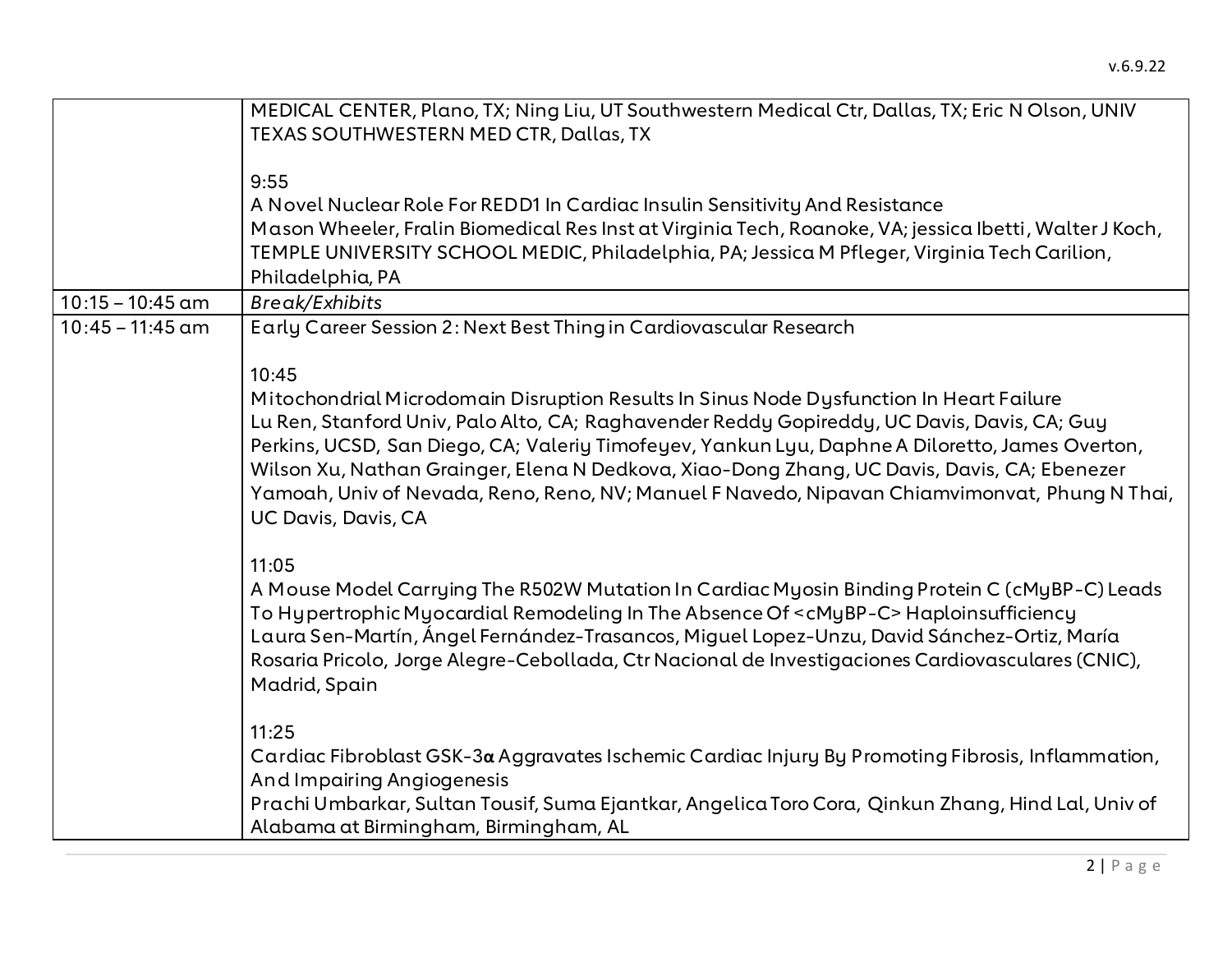| $11:45$ am $-$<br>$12:30 \text{ pm}$ | <b>Early Career Keynote</b><br>Ivor Benjamin, MD, FACC, FAHA, Medical College of Wisconsin                                                                                                                                                                                                                                                                                                                                                                                                                                                                                                                                                                    |
|--------------------------------------|---------------------------------------------------------------------------------------------------------------------------------------------------------------------------------------------------------------------------------------------------------------------------------------------------------------------------------------------------------------------------------------------------------------------------------------------------------------------------------------------------------------------------------------------------------------------------------------------------------------------------------------------------------------|
| $12:30 - 1:00$                       | <b>Break/Exhibits</b>                                                                                                                                                                                                                                                                                                                                                                                                                                                                                                                                                                                                                                         |
| $1:00 - 1:30$ pm                     | <b>Opening Welcome</b><br>1:00<br>Opening Remarks from the President of the American Heart Association<br>Michelle A. Albert, MD, University of California San Francisco<br>1:15<br>Welcome Remarks from the BCVS Leadership Committee Chair<br>Jianyi "Jay" Zhang, MD, PhD, University of Alabama at Birmingham                                                                                                                                                                                                                                                                                                                                              |
| $1:30 - 2:45$ pm                     | Session 1: Genetic Basis of Cardiomyopathy<br>Moderators:<br>Konstantinos Drosatos, MSc, PhD, University of Cincinnati<br>Brett A Colson, PhD, University of Arizona<br>1:30<br>Molecular substrates for sudden cardiac death in young athletes with Plakophilin-2 deficiency<br>Mario Delmar, MD, New York University, Langone Medical Center<br>1:50<br>Role of junctophilin in cardiomyopathies<br>Xander Wehrens, MD, PhD, Baylor College of Medicine, Cardiovascular Research Institute<br>2:10<br>Insights into hypertrophic and dilated cardiomyopathy phenotypes studied in transgenic MYL2 mice<br>Danuta Szczesna-Cordary, PhD, University of Miami |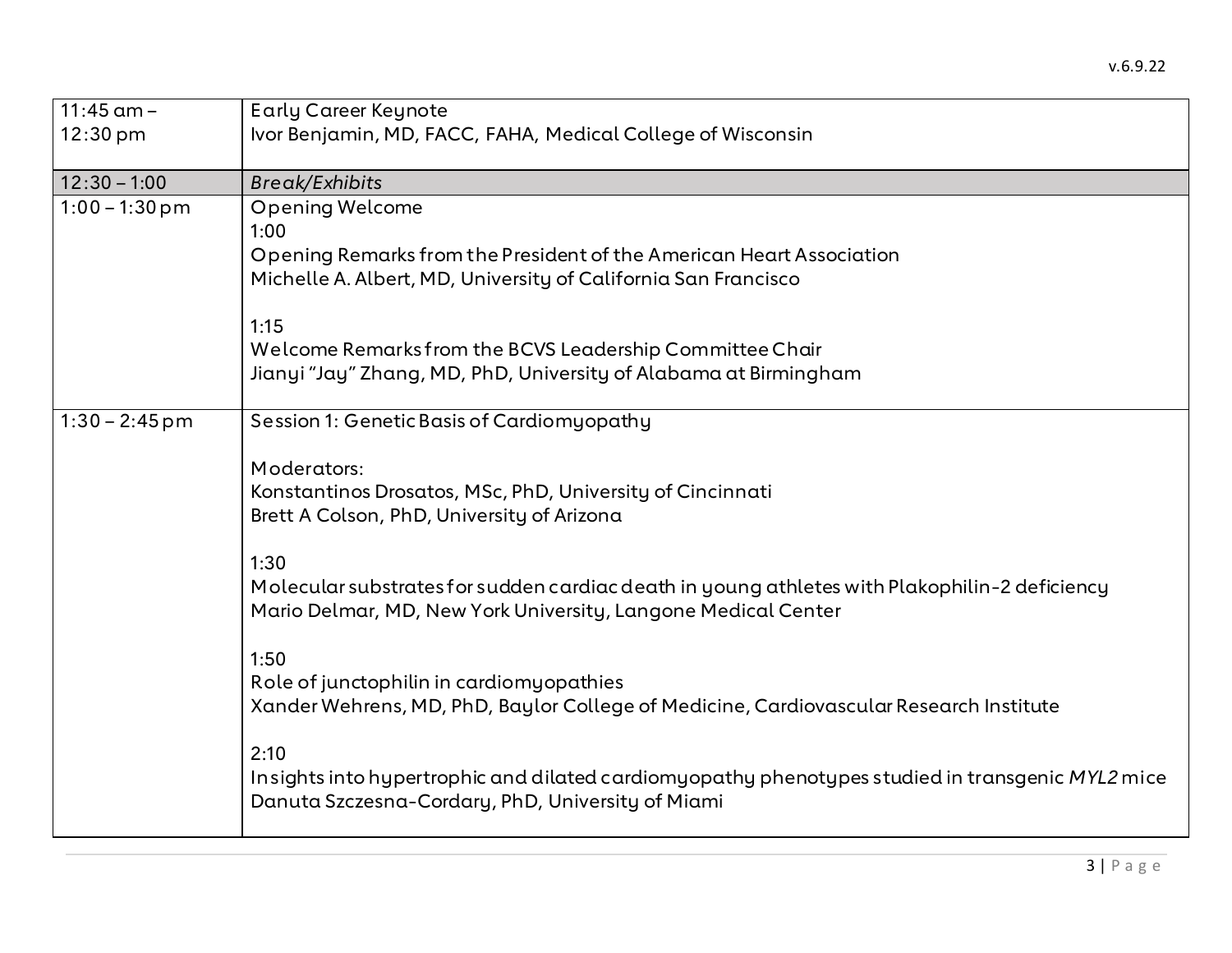|                  | 2:30<br>Myosin Binding Protein H-like Competes With Cardiac Myosin Binding Protein-c To Prolong Atrial<br>Contraction<br>Kelly Araujo, Loyola Univ Chicago, Maywood, IL; Kc Woulfe, UNIVERSITY OF COLORADO, Aurora, CO;<br>Lucas Wittenkeller, David Y Barefield, Loyola Univ Chicago, Maywood, IL                              |
|------------------|---------------------------------------------------------------------------------------------------------------------------------------------------------------------------------------------------------------------------------------------------------------------------------------------------------------------------------|
| $2:45 - 3:15$ pm | Break/Exhibits                                                                                                                                                                                                                                                                                                                  |
| $3:15 - 4:30$ pm | Session 2: Cardiac Repair, Cellular Reprogramming and Tissue Engineering                                                                                                                                                                                                                                                        |
|                  | Moderators:<br>Richard Lee, MD, Harvard University<br>Olaf Bergmann, PhD, Karolinska                                                                                                                                                                                                                                            |
|                  | 3:15<br>Metabolic Regulation of Mammalian Heart Regeneration<br>Ahmed Mahmoud, PhD, University of Wisconsin-Madison                                                                                                                                                                                                             |
|                  | 3:35<br>Recent Advance in Direct Cardiac Reprogramming<br>Li Qian, PhD, University of North Carolina                                                                                                                                                                                                                            |
|                  | 3:55<br>Prolonged Regenerative Capacity in the Neonatal Opossum Heart<br>Wataru Kimura, PhD, Riken Center for Developmental Biology                                                                                                                                                                                             |
|                  | 4:15<br>Injection Of Human IPSC-derived Cardiac Cells Promote Cardiac Repair After Infarction In Nonhuman<br>Primates<br>Yu-Che Cheng, Inst of Biomedical Sciences, Academia Sinica, Taipei, Taiwan; Marvin Hsieh, Univ of<br>Wisconsin-Madison, Madison, WI; Chen-Ju Lin, Univ of Wisconsin-Madison, Madison, WI, Taipei City; |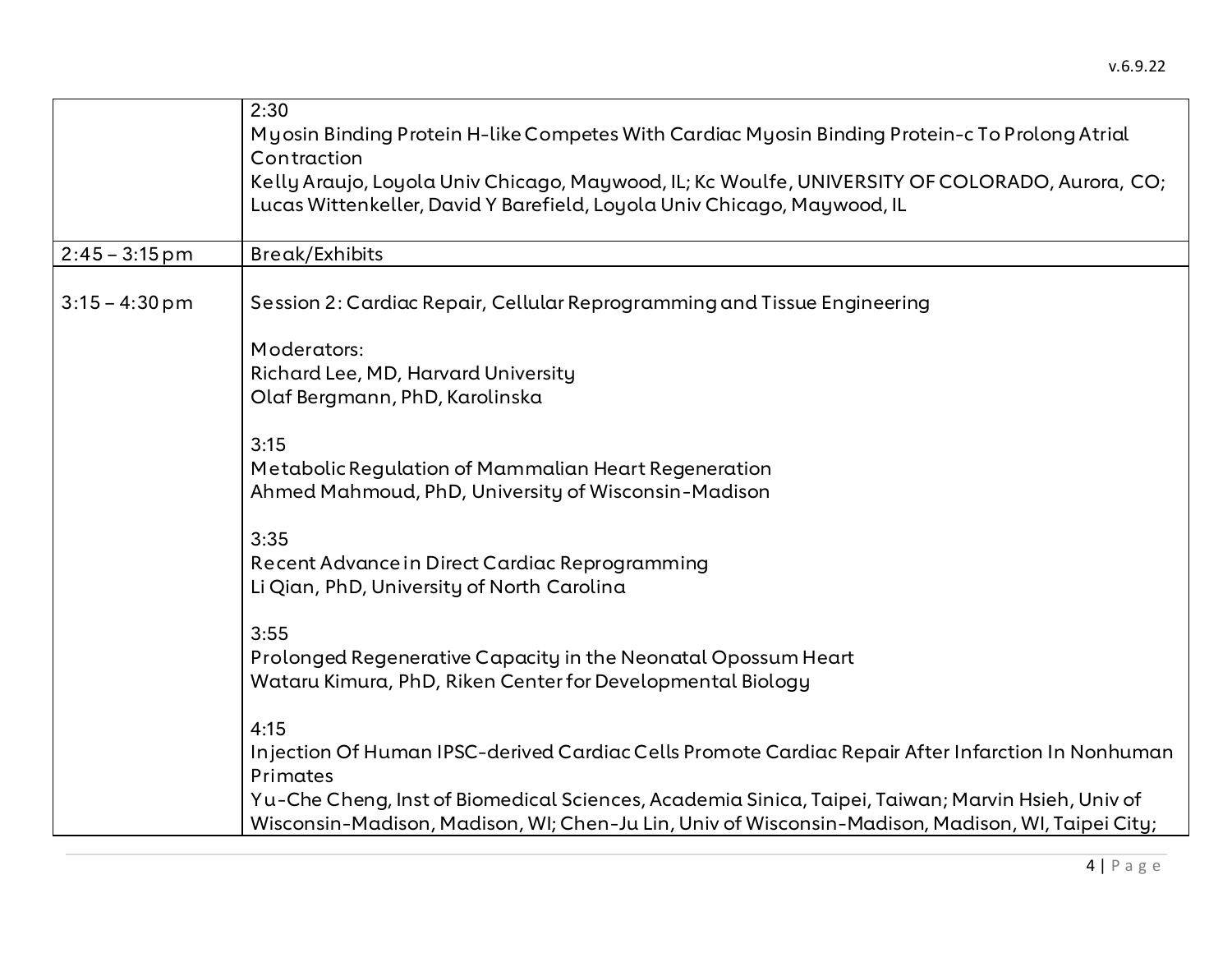|                          | Cindy Miaochuan Chang, NCKU Res and Development Found, Tainan; Ching-Ying Huang, Riley                  |
|--------------------------|---------------------------------------------------------------------------------------------------------|
|                          | Puntney, NCKU Res and Development Found, Tainan, New Taipei City; Amy Moy, Univ of Wisconsin-           |
|                          | Madison, Madison, WI; Ting Chien-Yu, Darien Chan, Inst of Biomedical Sciences, Academia Sinica,         |
|                          | Taipei, Taiwan; Martin Nicholson, Taipei; Jen-Hao Lin, Po-Ju Lin, Inst of Biomedical Sciences, Academia |
|                          | Sinica, Taipei, Taiwan; Hung-Chih Chen, Academia Sinica, Taipei; Gina Kim, Univ of Wisconsin-           |
|                          | Madison, Madison, Madison, WI; Jennifer Coonen, Univ of Wisconsin-Madison, Madison, Madison, WI,        |
|                          | Madison, WI; Yen-Wen Liu, DIVISION OF CARDIOLOGY, Tainan; Timothy A Hacker, Univ of Wisconsin,          |
|                          | Madison, WI; Timothy Kamp, U OF WISCONSIN-MADISON, Madison, WI; Patrick C Hsieh, ACADEMIA               |
|                          | SINICA, Taipei City                                                                                     |
| $4:30 - 7:00 \text{ pm}$ | Poster Session 1 (includes Poster Competition)                                                          |
| Time (CDT)               | TUESDAY – July 26                                                                                       |
| $7:00 - 8:00$ am         | <b>Continental Breakfast</b>                                                                            |
| $7:00 - 8:00$ am         | Women in Science Breakfast                                                                              |
|                          |                                                                                                         |
|                          | <b>BCVS Champions the Women and Embracing Diversity</b>                                                 |
|                          | Jane Freedman, MD, Vanderbilt University                                                                |
|                          | Editor-in-Chief, Circulation Research                                                                   |
|                          |                                                                                                         |
|                          |                                                                                                         |
|                          | Rong Tian, MD, PhD, University of Washington                                                            |
|                          | Editor-in-Chief, Journal of Molecular and Cellular Cardiology                                           |
|                          | Rhian Touyz, MBBCh, MSc, Med PhD, FAHA, McGill University                                               |
|                          | Editor-in-Chief, Hypertension                                                                           |
|                          |                                                                                                         |
|                          | Nancy Sweitzer, MD, PhD, University of Arizona Health Sciences                                          |
|                          | <b>Editor-in-Chief, Circulation Heart Failure</b>                                                       |
|                          |                                                                                                         |
|                          | Ann Marie Schmidt, MD, New York University School of Medicine                                           |
|                          | Editor-in-Chief, ATVB Journal                                                                           |
|                          |                                                                                                         |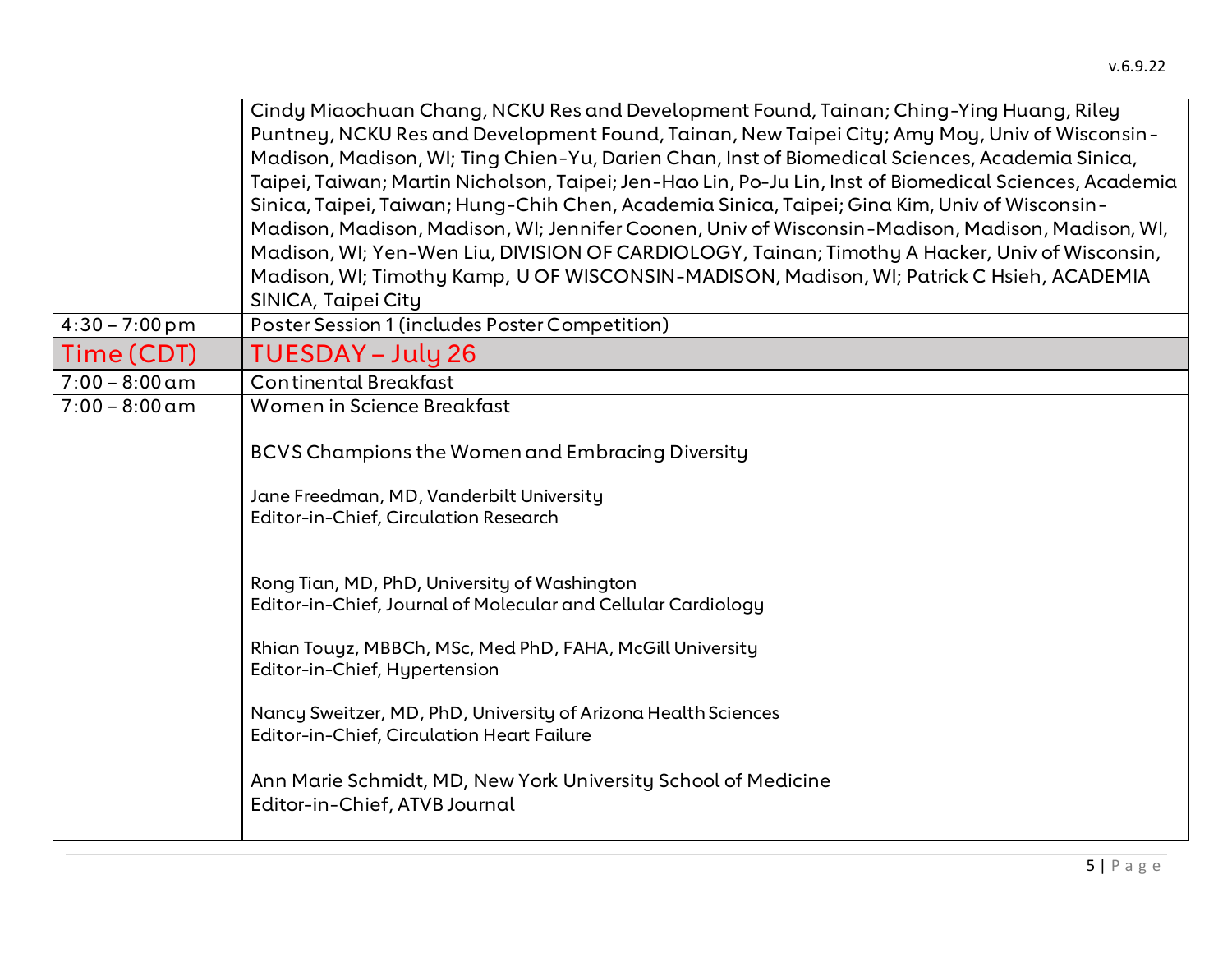| $8:00 - 9:15$ am  | Session 3: Small RNAs, Exosomes and Extracellular Vesicles in Cardiovascular Disease                                                                                                                                                                                                                                                                                               |
|-------------------|------------------------------------------------------------------------------------------------------------------------------------------------------------------------------------------------------------------------------------------------------------------------------------------------------------------------------------------------------------------------------------|
|                   | Moderators:<br>Jiang Chang, MD, PhD, Texas A&M University<br>Susmita Sahoo, PhD, Mount Sinai                                                                                                                                                                                                                                                                                       |
|                   | 8:00<br>Interorgan Transport of Adipocyte Mitochondrial-derived Vesicles Precondition the Heart Against<br>Ischemia Reperfusion Injury<br>Clair Crewe, PhD, Washington University School of Medicine in St Louis                                                                                                                                                                   |
|                   | 8:20<br>Cyclin D2 Overexpression Enhances the Efficacy of Human Induced Pluripotent Stem Cell-derived<br>Cardiomyocytes for Myocardial Repair in a Swine Model of Myocardial Infarction<br>Jianyi "Jay" Zhang, MD, PhD, University of Alabama at Birmingham                                                                                                                        |
|                   | 8:40<br>Cardiac Extracellular Vesicles Accelerate Pathology of Diseases<br>Jonathan Leor, MD, PhD, Tel Aviv University, Israel                                                                                                                                                                                                                                                     |
|                   | 9:00<br>Extracellular Vesicles Function As An Alternative Disposal Pathway For Mitochondria In The Heart<br>Wenjing Liang, UNIVERSITY OF CALIFORNIA SAN DIEGO, San Diego, CA; Rachel Diao, UC San Diego,<br>San Diego, CA; Rita Najor, Justin Quiles, Liguo Chi, UNIVERSITY OF CALIFORNIA SAN DIEGO, San<br>Diego, CA; Asa Gustafsson, Univ of California, San Diego, La Jolla, CA |
| $9:15 - 9:45$ am  | Refreshment Break/Exhibits                                                                                                                                                                                                                                                                                                                                                         |
| $9:45 - 11:00$ am | Session 4: Advances in Cardiac Hypertrophy and Remodeling                                                                                                                                                                                                                                                                                                                          |
|                   | Moderators:<br>Priscila Sato, PhD, Drexel University<br>Jiandong Liu, PhD, University of North Carolina                                                                                                                                                                                                                                                                            |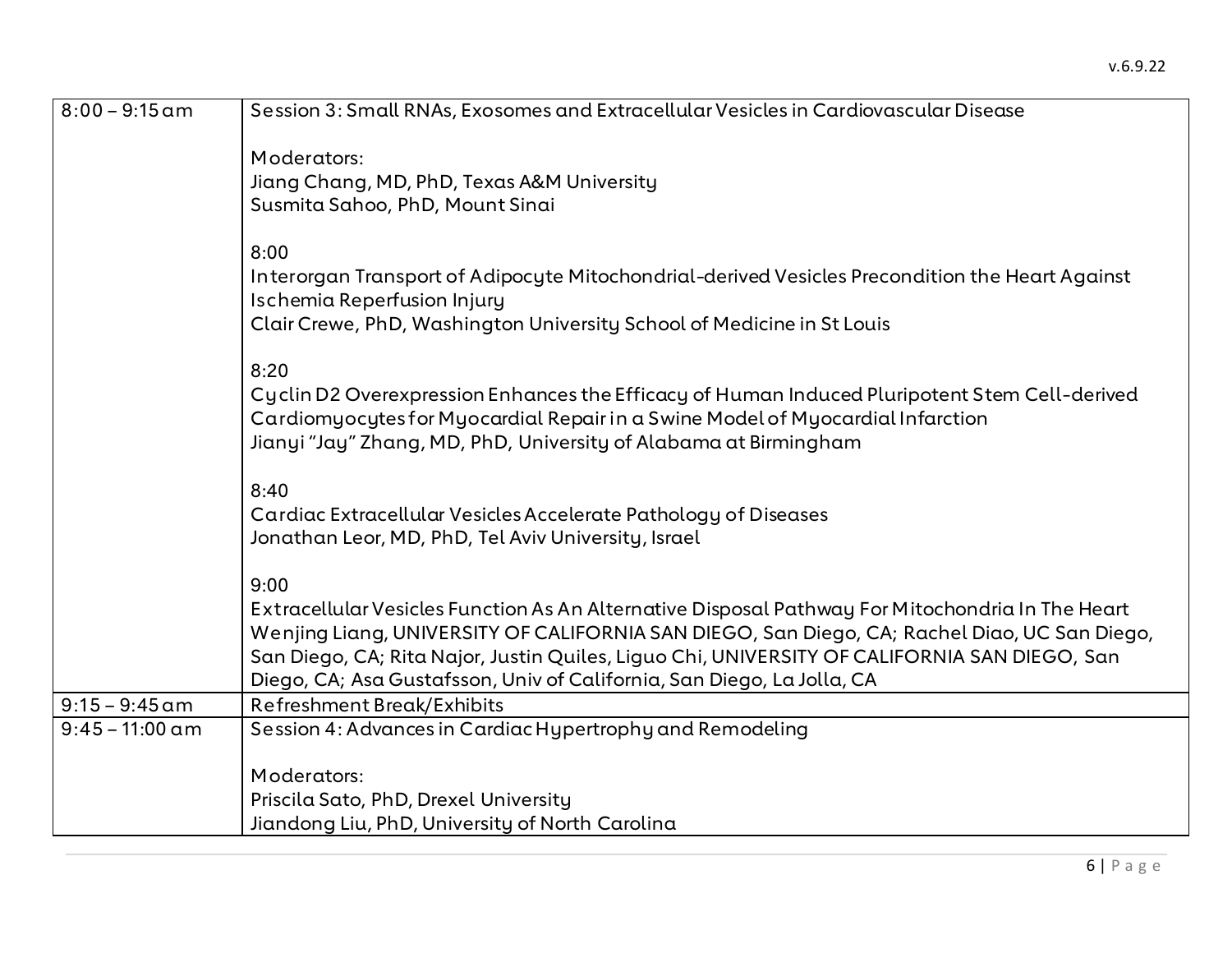|                   | 9:45<br>PKG1 blood pressure-independent anti-remodeling mechanisms<br>Robert Blanton, MD, Tufts Medical Center                                                                                                                                                                                                                                                                                                                                                                                                                                                                                                                                           |
|-------------------|----------------------------------------------------------------------------------------------------------------------------------------------------------------------------------------------------------------------------------------------------------------------------------------------------------------------------------------------------------------------------------------------------------------------------------------------------------------------------------------------------------------------------------------------------------------------------------------------------------------------------------------------------------|
|                   | 10:05<br>Secretion of Mitochondria as a Mitochondrial Quality Control Mechanism<br>Asa Gustafsson, PhD, University of California San Diego                                                                                                                                                                                                                                                                                                                                                                                                                                                                                                               |
|                   | 10:25<br>Regulation of post-transcriptional gene expression modulates myofibroblast activation<br>Michael Tranter, PhD, University of Cincinnati                                                                                                                                                                                                                                                                                                                                                                                                                                                                                                         |
|                   | 10:45<br>Stress-induced Uhrf1 Epigenetically Modulates Angiogenesis And Cardiac Function In Ventricular<br>Hypertrophy<br>Arianna Felicetta, Humanitas Univ, Pieve Emanuele (Milan), Italy; Pierluigi Carullo, Humanitas Res<br>Hosp, Rozzano (Milan), Italy; Giada Cassanmagnago, Humanitas Univ, Pieve Emanuele (Milan), Italy;<br>Marco Cremonesi, Humanitas Res Hosp, Rozzano (Milan), Italy; Mauro Passaretti, Humanitas Univ,<br>Pieve Emanuele (Milan), Italy; Federico Colombo, Javier Cibella, Gianluca Basso, Clelia Peano,<br>Humanitas Res Hosp, Rozzano (Milan), Italy; Gianluigi Condorelli, Humanitas Res Hosp, Rozzano<br>(Milan), Italy |
| $11:00$ am - Noon | Session 5: Keynote Lecture<br>Moderators:<br>Pilar Alcaide, PhD, FAHA, Tufts University                                                                                                                                                                                                                                                                                                                                                                                                                                                                                                                                                                  |
|                   | Sumanth Prabhu, MD, Washington University School of Medicine in St. Louis<br>From Bench to Bedside: The Role of Science in Treating a Deadly Disease<br>Leslie Leinwand, PhD, University of Colorado                                                                                                                                                                                                                                                                                                                                                                                                                                                     |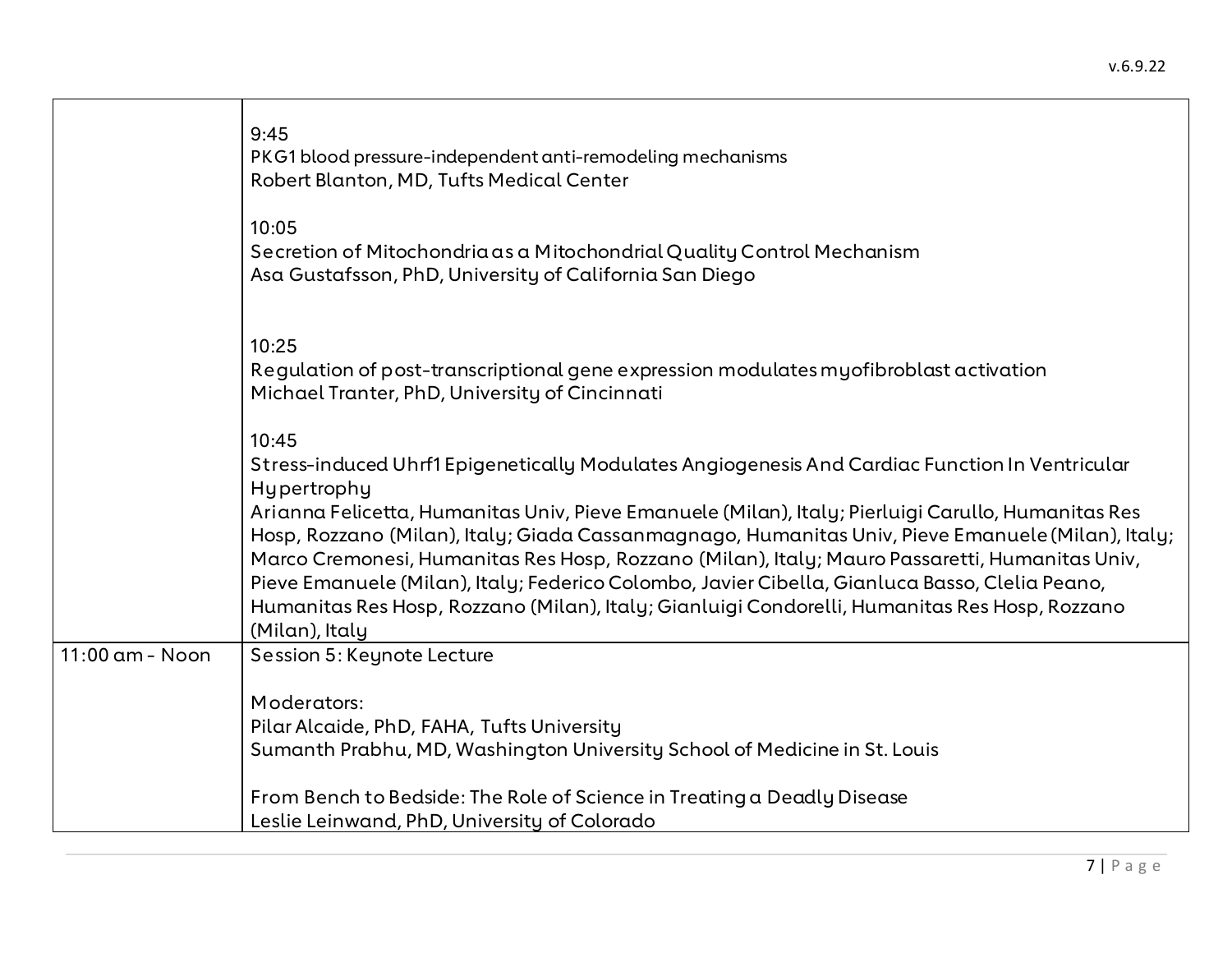| Lunch on Your Own/Poster Viewing/Exhibits                                                                                                              |
|--------------------------------------------------------------------------------------------------------------------------------------------------------|
| Or                                                                                                                                                     |
| <b>Early Career Session</b>                                                                                                                            |
| Session 6: Hot Topics in Cardiac Fibrosis                                                                                                              |
| Moderators:                                                                                                                                            |
| Steven Jones, PhD, University of Louisville                                                                                                            |
| Tariq Hamid, PhD, Washington University of St Louis                                                                                                    |
| 1:30                                                                                                                                                   |
| Cardiac fibroblast activity enables cardiomy ocyte hypertrophy in vivo                                                                                 |
| Jeff Molkentin, PhD, Cincinnati Children's Hospital Medical Center                                                                                     |
| 1:50                                                                                                                                                   |
| Targeting Fibroblast Subpopulations in Hypertensive Heart Disease                                                                                      |
| Taben Hale, PhD, University of Arizona                                                                                                                 |
| 2:10                                                                                                                                                   |
| Phenotypic Screening, Artificial Intelligence and New Therapeutic Targets for Cardiac Fibrosis<br>Timothy McKinsey, PhD, University of Colorado Denver |
| 2:30                                                                                                                                                   |
| Asporin, An Extracellular Matrix Protein, Is A Beneficial Regulator Of Cardiac Remodeling                                                              |
| Deepika Rai, Cedars Sinai Medical Ctr, Los Angeles, CA; Chengqun Huang, Cedars-Sinai Medical Ctr,                                                      |
| Los Angelos, CA; Reetu Thakur, Cedars Sinai Medical Ctr, Los Angeles, CA; Ankush Sharma, Univ of                                                       |
| Oslo, Oslo, Norway; Roberta A Gottlieb, CEDARS-SINAI MEDICAL CENTER, Los Angeles, CA; Honit                                                            |
| Piplani, Cedars Sinai Medical Ctr, Los Angeles, CA                                                                                                     |
| Refreshment Break/Exhibits                                                                                                                             |
| Session 7: Bench to Bedside: Cardiovascular Therapeutics not Lost in Translation                                                                       |
|                                                                                                                                                        |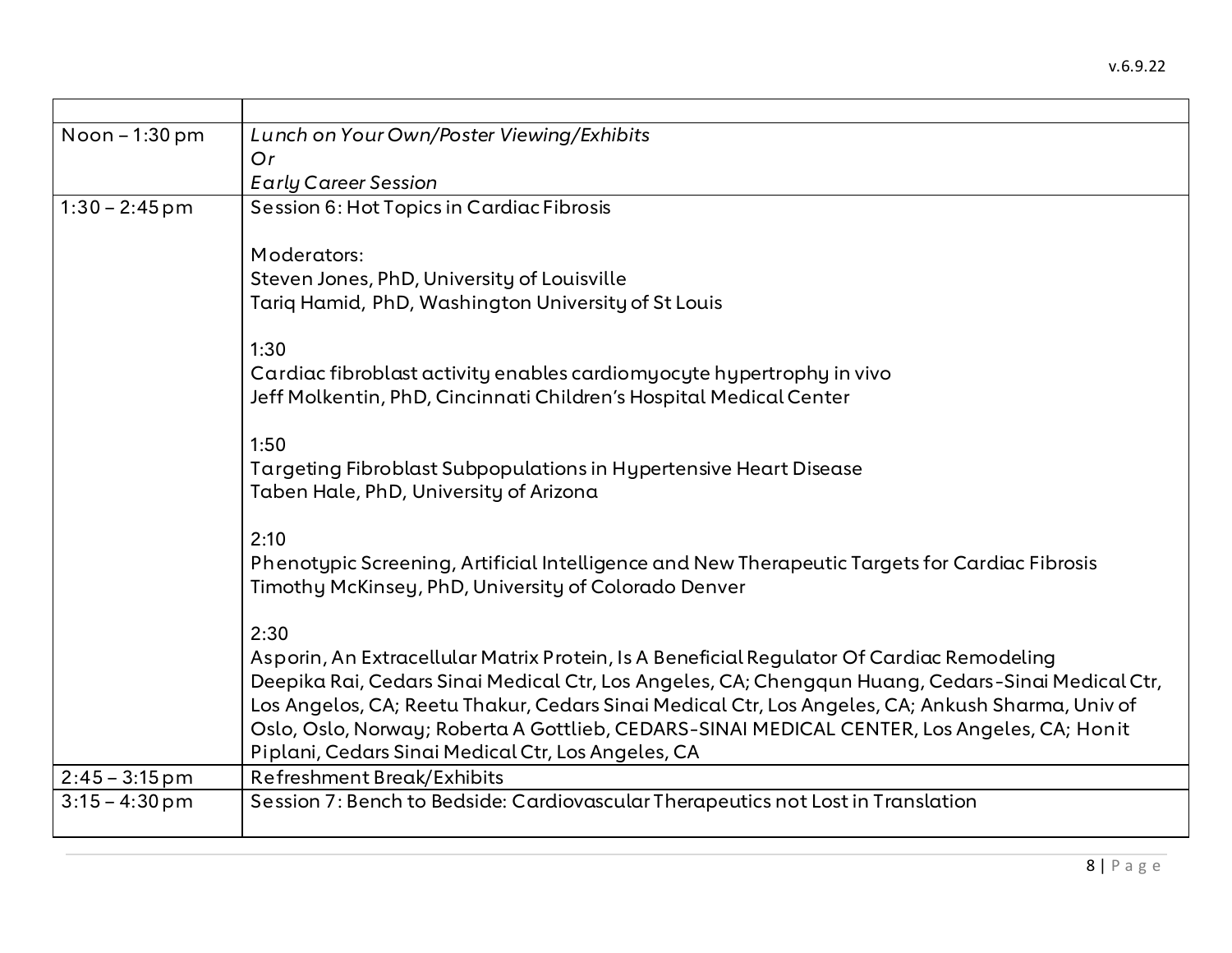|                          | Moderators:                                                                                                                                                                                                                                                                                                                                                                                                                                                                                                                                                                                                                          |
|--------------------------|--------------------------------------------------------------------------------------------------------------------------------------------------------------------------------------------------------------------------------------------------------------------------------------------------------------------------------------------------------------------------------------------------------------------------------------------------------------------------------------------------------------------------------------------------------------------------------------------------------------------------------------|
|                          | Farah Sheikh, PhD, University of California San Diego                                                                                                                                                                                                                                                                                                                                                                                                                                                                                                                                                                                |
|                          | Irene Cal Y Mayor-Turnbull, MD, Mount Sinai                                                                                                                                                                                                                                                                                                                                                                                                                                                                                                                                                                                          |
|                          | 3:15<br>Gene Therapy Approaches to Signal Cardiomyocyte Renewal in the Injured Heart<br>James F. Martin, MD, Baylor College of Medicine                                                                                                                                                                                                                                                                                                                                                                                                                                                                                              |
|                          | 3:35<br>Variant effect mapping for inherited cardiomyopathy<br>Victoria N. Parikh, MD, Stanford University School of Medicine                                                                                                                                                                                                                                                                                                                                                                                                                                                                                                        |
|                          | 3:55<br>Fueling the Flames of Inflammation and Atherosclerosis: Role of Cell Death<br>Katey Rayner, PhD, University of Ottawa Heart Institute                                                                                                                                                                                                                                                                                                                                                                                                                                                                                        |
|                          | 4:15<br>Nil10: A Newly Synthesized Nanoparticle That Reduces Inflammation And Preserves Heart Function In<br>Murine And Porcine Models Of Acute Myocardial Infarction<br>Laura Tesoro, Univ Francisco de Vitoria, Pozuelo De Alarcon, Spain; Laura Botana, Madrid; Ignacio<br>Hernandez Navarro, Univ Francisco de Vitoria, Pozuelo de Alarcon, Spain; Rafael Ramirez-Carracedo,<br>Univ Francisco de Vitoria, Pozuelo de Alarcon, Spain, Las Rozas; Jose L Zamorano, Hosp Ramon y<br>Cajal, Madrid, Spain; Marta Saura, Univ de Alcala, Alcala De Henares, Spain; Carlos Zaragoza, Univ<br>Francisco de Vitoria, Pozuelo De Alarcon |
| $4:30 - 7:00 \text{ pm}$ | Poster Session 2 (includes Poster Competition)                                                                                                                                                                                                                                                                                                                                                                                                                                                                                                                                                                                       |
| $7:00$ pm                | <b>Early Career Social</b>                                                                                                                                                                                                                                                                                                                                                                                                                                                                                                                                                                                                           |
| Time (CDT)               | <b>Wednesday, July 27</b>                                                                                                                                                                                                                                                                                                                                                                                                                                                                                                                                                                                                            |
| $7:00 - 8:00$ am         | Continental Breakfast/Registration/Exhibits                                                                                                                                                                                                                                                                                                                                                                                                                                                                                                                                                                                          |
| $8:00 - 9:15$ am         | Session 8: Novel Mechanisms of HFpEF and HFrEF                                                                                                                                                                                                                                                                                                                                                                                                                                                                                                                                                                                       |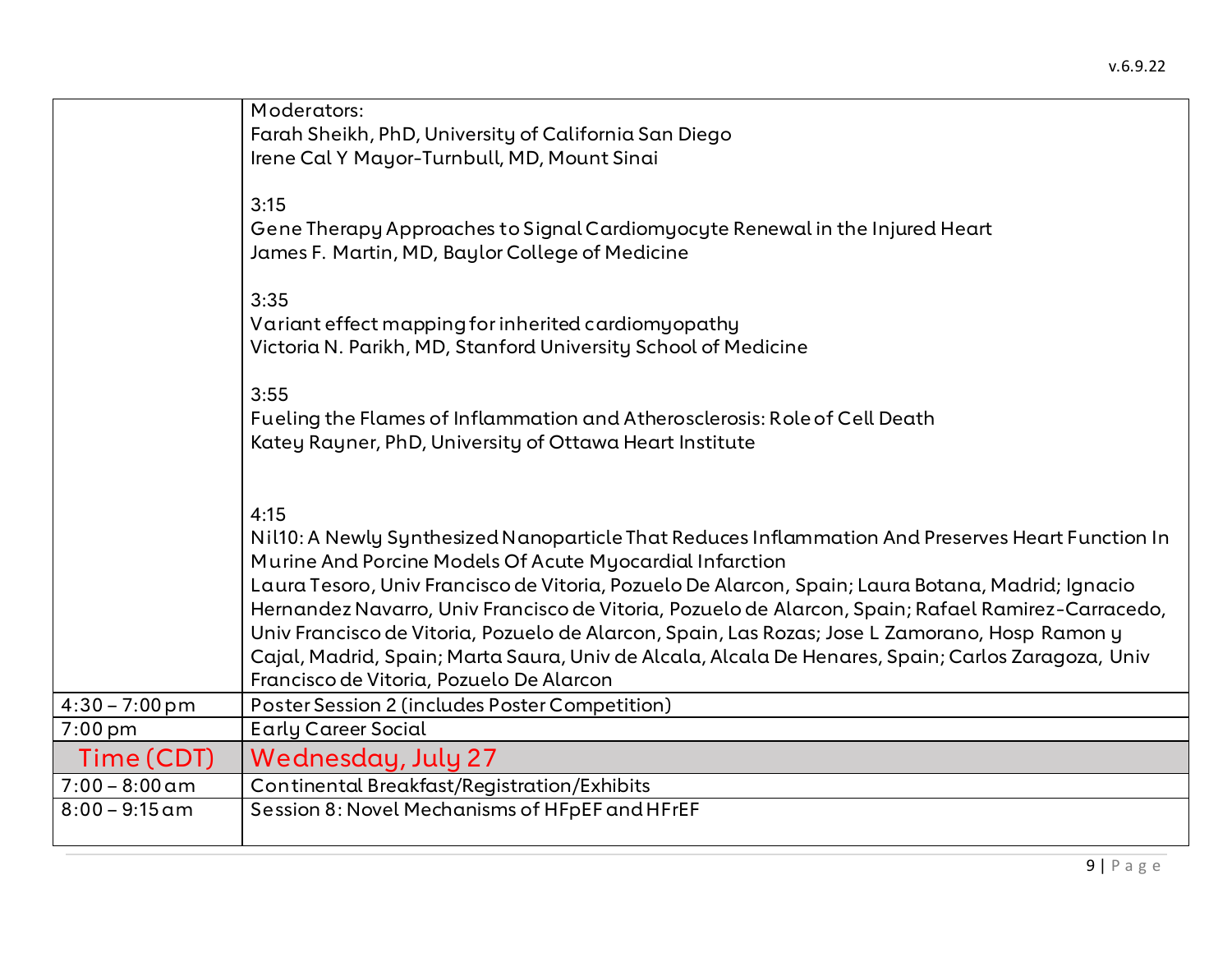|                   | Moderators:                                                                                         |
|-------------------|-----------------------------------------------------------------------------------------------------|
|                   | Edward Thorp, PhD, Northwestern University                                                          |
|                   | Flora Sam, MD, Boston University                                                                    |
|                   |                                                                                                     |
|                   | 8:00                                                                                                |
|                   | Mitochondrial Mechanisms in Heart Failure                                                           |
|                   | Rong Tian, MD, University of Washington                                                             |
|                   |                                                                                                     |
|                   | 8:20                                                                                                |
|                   | Lipid-based signaling in cardiometabolic HFpEF                                                      |
|                   | Gabriele Schiattarella, MD, Charite University MDC Berlin                                           |
|                   |                                                                                                     |
|                   | 8:40                                                                                                |
|                   | My ocardial Cellular and Molecular Abnormalities in Human HFpEF                                     |
|                   | David Kass, MD, Johns Hopkins School of Medicine                                                    |
|                   |                                                                                                     |
|                   | 9:00                                                                                                |
|                   | Troponin I Tyrosine-26 Phosphorylation Improves Relaxation And Is Beneficial During Pathological    |
|                   | Diastolic Dysfunction                                                                               |
|                   | Lorien Salyer, Sarah Sturgill, Elizabeth Brundage, Hussam Salhi, Vikram Shettigar, Eaman Abay, Mark |
|                   | T Ziolo, Brandon Biesiadecki, The Ohio State Univ, Columbus, OH                                     |
| $9:15 - 9:45$ am  | <b>Refreshment Break/Exhibits</b>                                                                   |
| $9:45 - 11:00$ am | Session 9: The Heart and Cancer: New Insights                                                       |
|                   |                                                                                                     |
|                   | Moderators:                                                                                         |
|                   | Douglas Sawyer, MD, Maine Health                                                                    |
|                   | Han Zhu, MD, Stanford University                                                                    |
|                   |                                                                                                     |
|                   | 9:45                                                                                                |
|                   | Inter-organ cross-talk in anthracycline cardiomyopathy                                              |
|                   | Aarti Asnani, MD, Beth Israel Deaconess                                                             |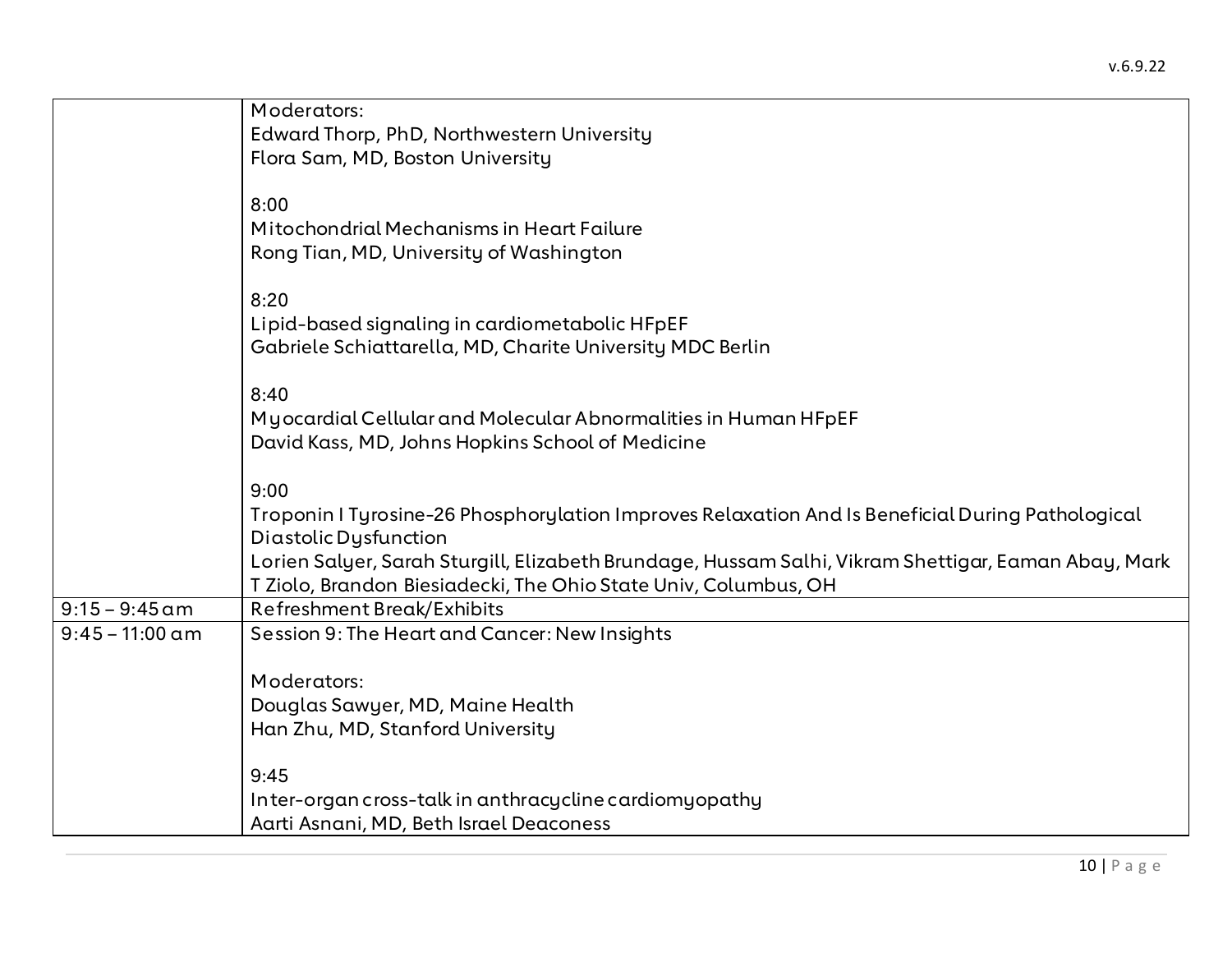|                    | 10:05<br>Metabolism through a Hyperpolarized Lens: from Hype to Breakthroughs<br>Vlad Zaha, MD, UT Southwestern Medical Center                                                                                                                                                                                                                                                  |
|--------------------|---------------------------------------------------------------------------------------------------------------------------------------------------------------------------------------------------------------------------------------------------------------------------------------------------------------------------------------------------------------------------------|
|                    | 10:25<br>Acute and Chronic Cardiovascular Complications of Immune Checkpoint Inhibitors, Challenges and<br>Insights into Cardiovascular Biology<br>Tomas Neilan, MD, Massachusetts General Hospital                                                                                                                                                                             |
|                    | 10:45<br>Ponatinib-induced Cardiotoxicity Is Driven By S100A8/A9-NLRP3-IL1B Signaling Mediated Excessive<br>Inflammation                                                                                                                                                                                                                                                        |
|                    | Tousif Sultan, UAB, Birmingham, AL; Anand P Singh, Massachusetts General Hosp, Boston, MA; Prachi<br>Umbarkar, UAB Sch of Med, Birmingham, AL; Cristi Galindo, Nicholas Wheeler, Western Kentucky Univ,<br>Bowling Green, KY; qinkun zhang, Univ of Alabama at Birmingham, Birmingham, AL; Sumanth D<br>Prabhu, Washington Univ, Saint Louis, MO; Hind Lal, UAB, Birmingham, AL |
| $11:00 - 11:45$ am | Session 10: Outstanding Early Career Investigator Award Competition                                                                                                                                                                                                                                                                                                             |
|                    | 11:00<br>Cardiac Reprogramming Inducer ZNF281 Is Indispensable For Heart Development By Interacting With<br>Key Cardiac Transcriptional Factors                                                                                                                                                                                                                                 |
|                    | Hisayuki Hashimoto, Keio Universtiy Sch of Med, Tokyo, Japan; Jin Komuro, Keio Univ, Tokyo; Takahiro<br>Nakamura, Keio Universtiy Sch of Med, Tokyo, Japan; Shinsuke Yuasa, Keio Universtiy Sch of Med,<br>Tokyo, Japan, Tokyo, Japan; Keiichi Fukuda, KEIO UNIVERSITY, Tokyo                                                                                                   |
|                    | 11:15<br>Unbiased Discovery Of Allograft Inflammatory Factor 1 As A New And Critical Immunometabolic<br>Regulatory Node During Cardiac Injury                                                                                                                                                                                                                                   |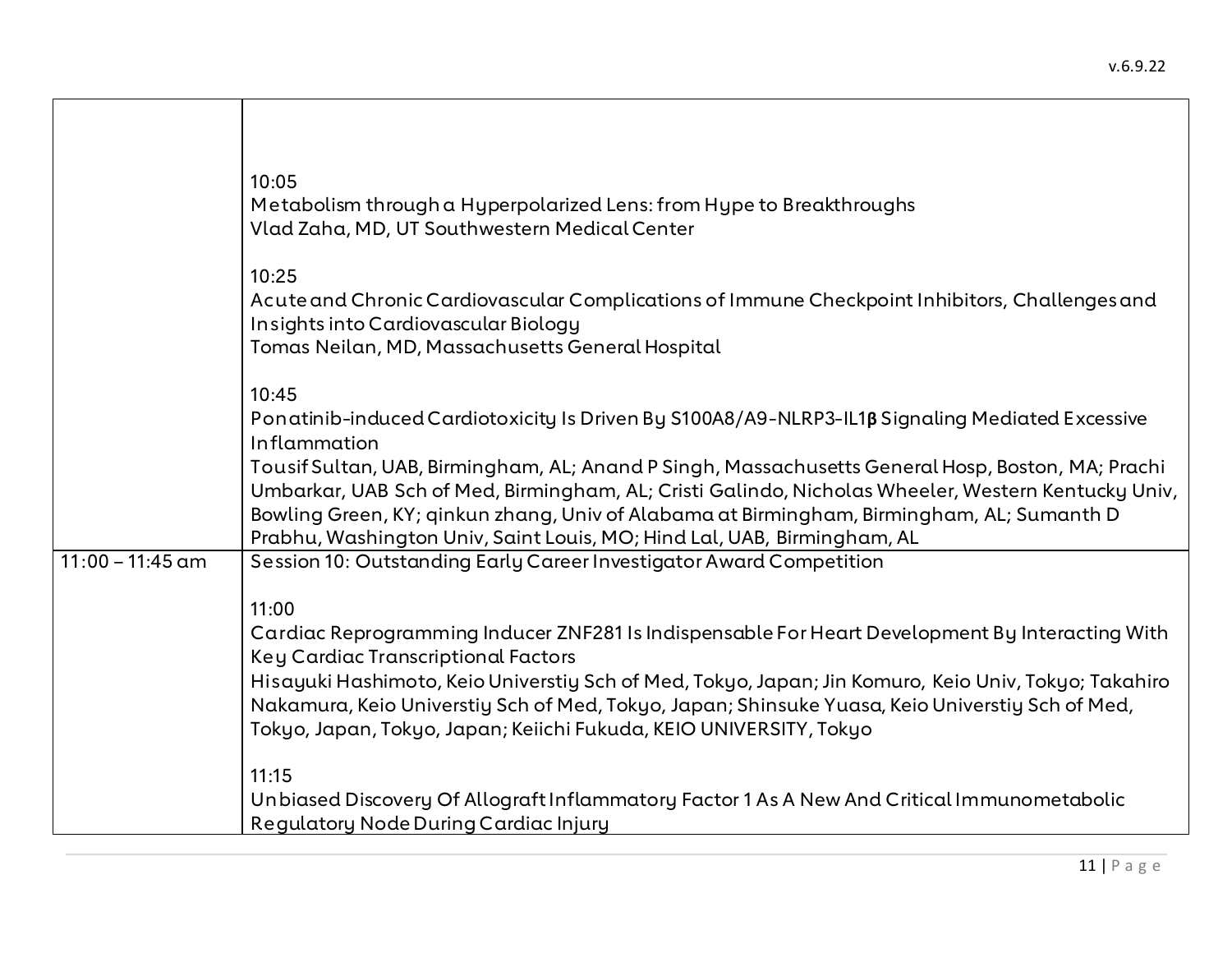|                       | Matthew DeBerge, Edward B Thorp, NORTHWESTERN UNIVERSITY, Chicago, IL                                 |
|-----------------------|-------------------------------------------------------------------------------------------------------|
|                       |                                                                                                       |
|                       | 11:30                                                                                                 |
|                       | ATP-dependent Citrate Lyase Drives Metabolic Remodeling In The Heart During Cancer                    |
|                       | Shijie Liu, Texas Heart Inst, Houston, TX; Seth Gammon, Lin Tan, MD Anderson Cancer Ctr, Houston, TX; |
|                       | Janet Pham, Cedars-Sinai Medical Ctr, Los Angeles, CA; Philip L. Lorenzi, MD Anderson Cancer Ctr,     |
|                       | Houston, TX; Heinrich Taegtmeyer, MCGOVERN MEDICAL SCHOOL AT UTHEALTH, Houston, TX; David             |
|                       | Piwnica-Worms, MD Anderson Cancer Ctr, Houston, TX; James F Martin, BAYLOR COLLEGE OF                 |
|                       | MEDICINE, Houston, TX; Anja Karlstaedt, Cedars-Sinai Medical Ctr, Los Angeles, CA                     |
|                       |                                                                                                       |
| $11:45$ am $-1:30$ pm | Lunch on Your Own                                                                                     |
|                       | <b>OR</b>                                                                                             |
|                       | AHA Center for Accelerated Drug Discovery                                                             |
|                       |                                                                                                       |
| $1:30 - 2:45$ pm      | Session 11: Metabolic Cues in Heart Disease                                                           |
|                       | Moderators:                                                                                           |
|                       |                                                                                                       |
|                       | Kedryn Baskin, PhD, Ohio State<br>John Elrod, PhD, Temple University                                  |
|                       |                                                                                                       |
|                       | 1:30                                                                                                  |
|                       | Atypical Sphingolipids in Ischemia Mitochondrial Function                                             |
|                       | Lauren Cowart, PhD, Virginia Commonwealth University                                                  |
|                       |                                                                                                       |
|                       | 1:50                                                                                                  |
|                       | Cardiac metabolism, an important driver of cardiovascular diseases                                    |
|                       | Guadalupe Sabio, DVM, PhD, Spanish National Centre for Cardiovascular Research                        |
|                       |                                                                                                       |
|                       | 2:10                                                                                                  |
|                       | Human cardiac metabolism in health and heart failure                                                  |
|                       | Zoltan Arany, MD, PhD, University of Pennsylvania                                                     |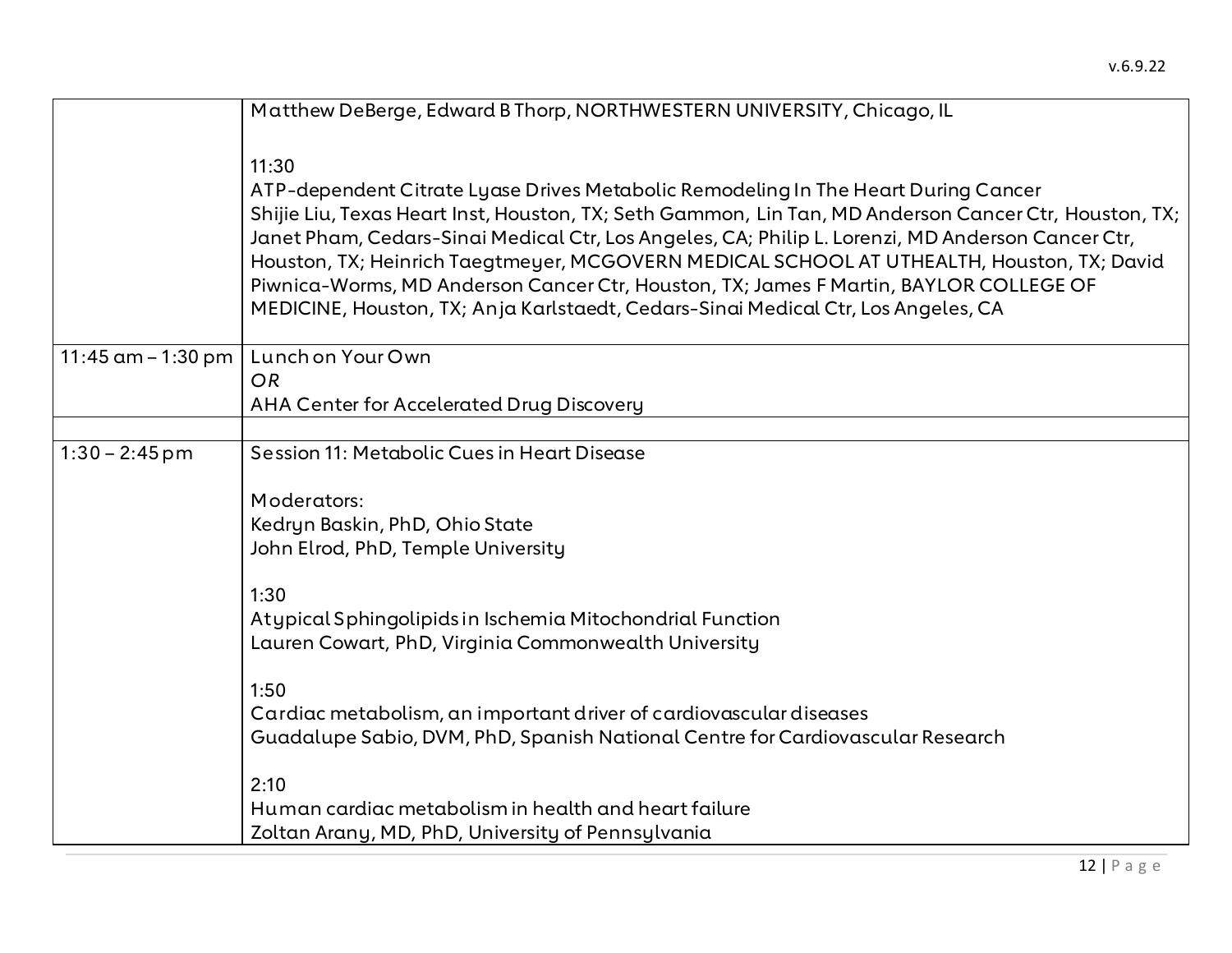|                  | 2:30<br>Inhibition Of Cardiac Glucose Transporter 1 Suppresses Early Glucose Dependency And Klf5 Activation<br>And Treats Cardiomyopathy In Diabetes<br>Sobuj Mia, Univ of Cincinnati, Cincinnati, OH; Ioannis D Kyriazis, Lewis Katz Sch of Med at Temple Univ,<br>Philadelphia, PA; Rafailia Sidiropoulou, Univ of Cincinnati, Cincinnati, OH; Daniel Hill, Athanasios<br>Mantalaris, Wallace H. Coulter Dept of Biomedical Engineering, Georgia Inst of Technology, Atlanta,<br>GA; Konstantinos Drosatos, Univ of Cincinnati, Cincinnati, OH |
|------------------|--------------------------------------------------------------------------------------------------------------------------------------------------------------------------------------------------------------------------------------------------------------------------------------------------------------------------------------------------------------------------------------------------------------------------------------------------------------------------------------------------------------------------------------------------|
| $2:45 - 3:15$ pm | <b>Refreshment Break/Exhibits</b>                                                                                                                                                                                                                                                                                                                                                                                                                                                                                                                |
| $3:15 - 4:30$ pm | Session 12: Epigenetics and Transcriptional Control of Heart Disease                                                                                                                                                                                                                                                                                                                                                                                                                                                                             |
|                  | Moderators:                                                                                                                                                                                                                                                                                                                                                                                                                                                                                                                                      |
|                  | Manuel Rosa-Garrido, PhD, UCLA                                                                                                                                                                                                                                                                                                                                                                                                                                                                                                                   |
|                  | Leslie Leinwand, PhD, University of Colorado                                                                                                                                                                                                                                                                                                                                                                                                                                                                                                     |
|                  |                                                                                                                                                                                                                                                                                                                                                                                                                                                                                                                                                  |
|                  | 3:15<br>Role of antiretroviral drugs in post-translation modification of histone and development of cardiac hypertrophy<br>Manish K. Gupta, PhD, University of Central Florida                                                                                                                                                                                                                                                                                                                                                                   |
|                  | 3:35<br>Bmi-1 mediated fibroblast heterogeneity in cardiac wound healing<br>Sadia Mohsin, PhD, Temple University                                                                                                                                                                                                                                                                                                                                                                                                                                 |
|                  | 3:55<br>Potential role of cardiac DNA methylation in heart failure related to race, diabetes, and ischemia<br>Adam Wende, PhD, University of Alabama at Birmingham                                                                                                                                                                                                                                                                                                                                                                               |
|                  | 4:15<br>An Epigenome-wide Association Study Paired With Cell-type-specific Data Identifies Key Regulators<br>Of Heart Failure                                                                                                                                                                                                                                                                                                                                                                                                                    |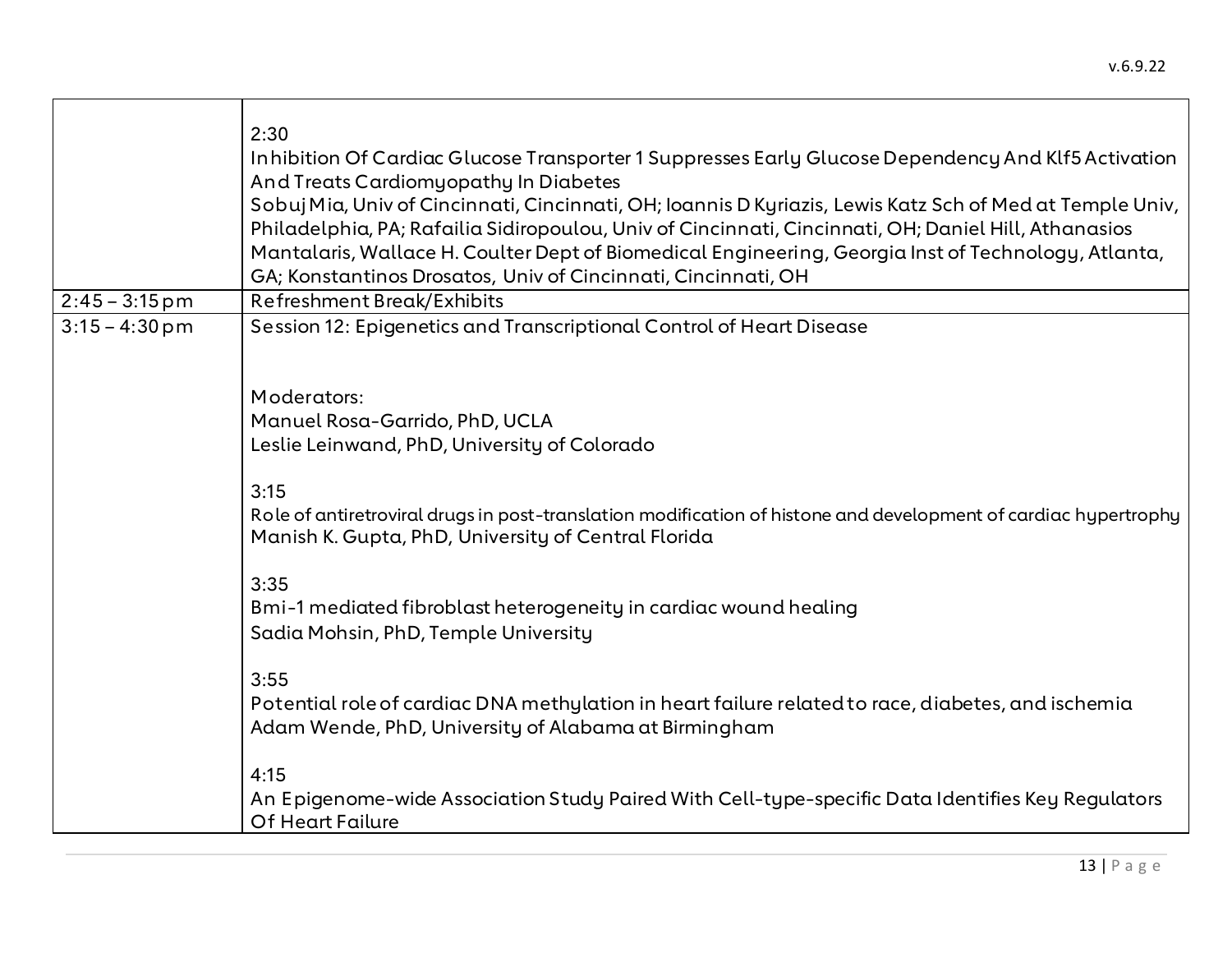|                  | Caitlin Lahue, Brian Gural, Abdalla Alkhawaja, UNC Chapel Hill, Chapel Hill, NC; Douglas Chapski, |
|------------------|---------------------------------------------------------------------------------------------------|
|                  | Manuel Rosa-Garrido, UCLA, Los Angeles, CA; Eleanor Wong, Natl Univ of Singapore, Singapore,      |
|                  | Singapore; Wilson Tan, Stanford, Palo Alto, CA; Shuxun Ren, UCLA, Los Angeles, CA; Roger Foo,     |
|                  | Cardiovascular Res Inst, Singapore; Thomas M Vondriska II, Yibin Wang, UCLA, Los Angeles, CA;     |
|                  | Christoph Rau, UNC Chapel Hill, Chapel Hill, NC                                                   |
| $4:30 - 7:00$ pm | Poster Session 3 (includes Poster Competition)                                                    |
| $7:00 - 9:00$ pm | <b>Council Dinner</b>                                                                             |
| Time (CDT)       | Thursday, July 28                                                                                 |
| $7:00 - 8:00$ am | <b>Continental Breakfast</b>                                                                      |
| $8:00 - 9:15$ am | Session 13: Cardio-immunology, Inflammation and Cardiac Pathophysiology                           |
|                  |                                                                                                   |
|                  | Moderators:                                                                                       |
|                  | Ganesh Halade, PhD, USF                                                                           |
|                  | Meena Madhur, MD, PhD, Vanderbilt University                                                      |
|                  | 8:00                                                                                              |
|                  | Compensatory Cardiomyocyte Growth During Hypertension Requires Resident Cardiac                   |
|                  | Macrophages                                                                                       |
|                  |                                                                                                   |
|                  | Slava Epelman, MD, University Health Network                                                      |
|                  | 8:20                                                                                              |
|                  | Cardiac resident macrophages prevent fibrosis and stimulate angiogenesis                          |
|                  | Xavier Revelo, PhD, University of Minnesota                                                       |
|                  |                                                                                                   |
|                  | 8:40                                                                                              |
|                  | Cardiac Myosin-specific Autoimmune T cells Contribute to Immune Checkpoint Inhibitor-associated   |
|                  | Myocarditis                                                                                       |
|                  | Daniela Cihakova, MD, PhD, Johns Hopkins University                                               |
|                  |                                                                                                   |
|                  | 9:00                                                                                              |
|                  | Inflammasome Primed Neutrophils Regulate Myocardial Infarction Induced Myelopoiesis               |